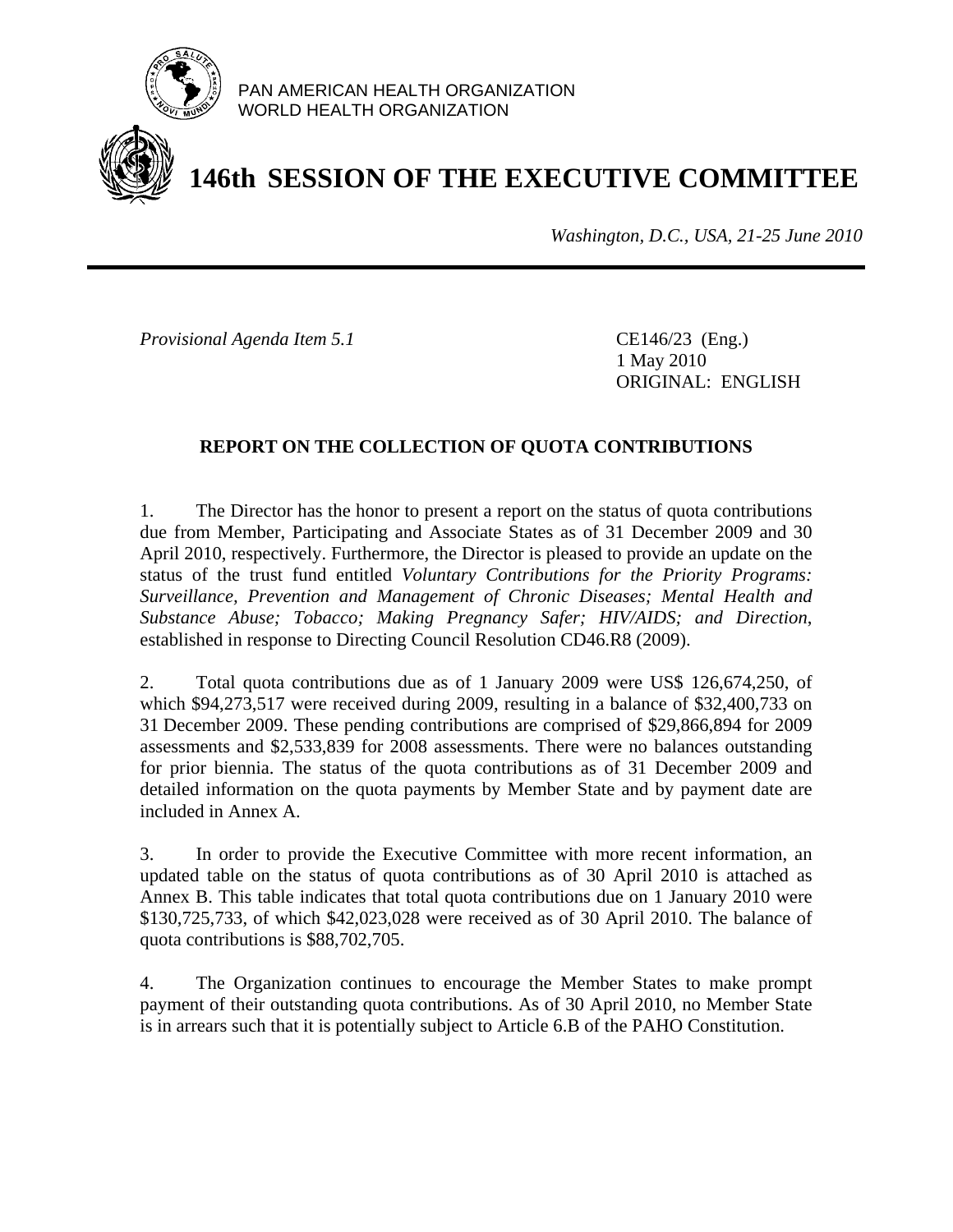CE146/23 (Eng.) Page 2

# **Action by the Executive Committee**

5. The Executive Committee, after reviewing this report, is invited to consider the adoption of the proposed resolution in Annex C.

Annexes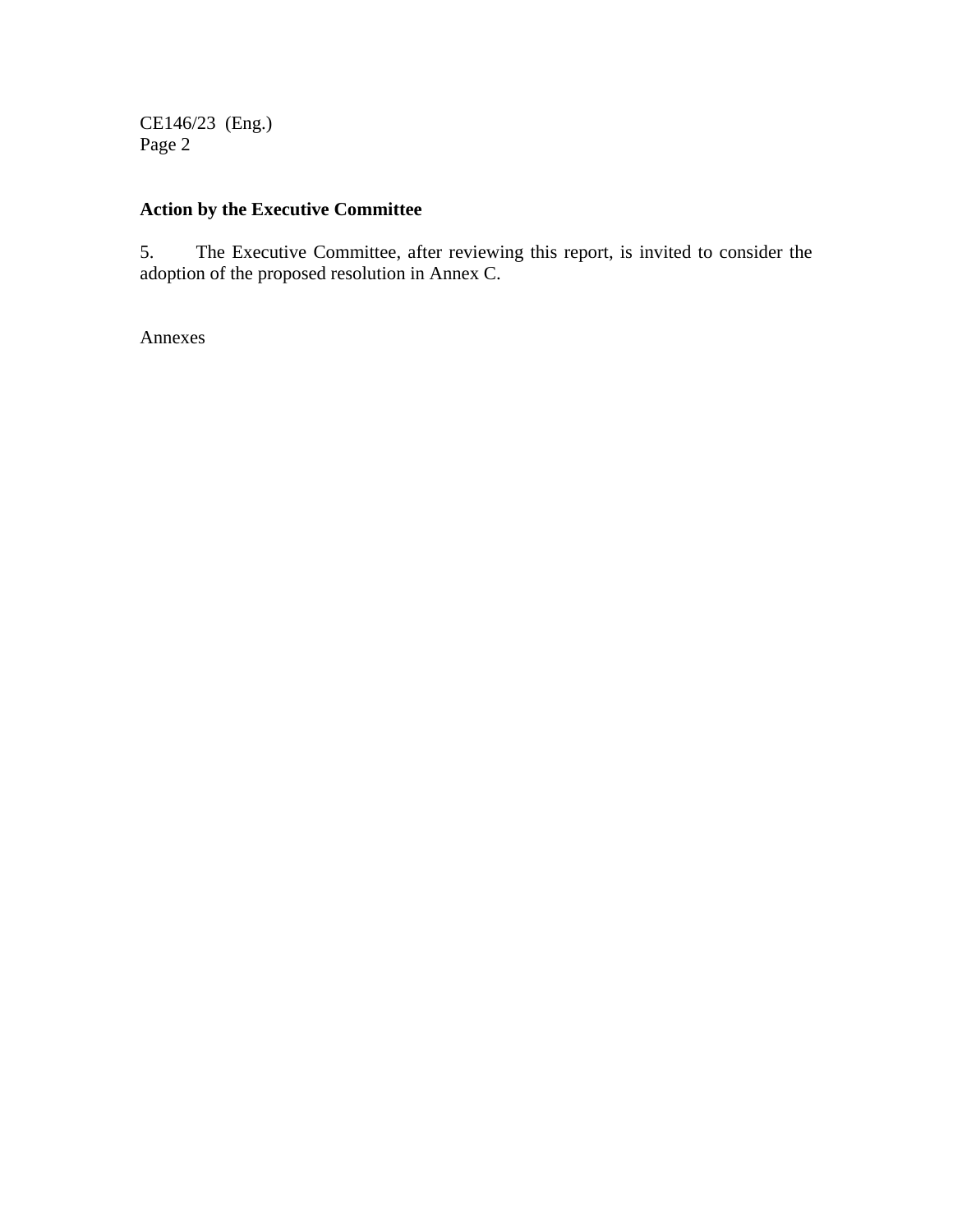# CE146/23 (Eng.) Annex A

| PAN AMERICAN HEALTH ORGANIZATION                                                                                                                                                                                 |                                                                                                                                     |                                                                                                  |                                    |                                         |                                          |                                           |                                  |  |  |
|------------------------------------------------------------------------------------------------------------------------------------------------------------------------------------------------------------------|-------------------------------------------------------------------------------------------------------------------------------------|--------------------------------------------------------------------------------------------------|------------------------------------|-----------------------------------------|------------------------------------------|-------------------------------------------|----------------------------------|--|--|
|                                                                                                                                                                                                                  | STATEMENT OF QUOTA CONTRIBUTIONS DUE FROM MEMBER, PARTICIPATING AND ASSOCIATE STATES<br>AS OF 31 DECEMBER 2009<br>(in U.S. Dollars) |                                                                                                  |                                    |                                         |                                          |                                           |                                  |  |  |
| <b>MEMBER</b>                                                                                                                                                                                                    | 2006                                                                                                                                | 2007                                                                                             | 2008                               | 2009                                    | <b>BALANCE DUE</b><br>1/1/2009           | COLLECTED<br>in 2009                      | BALANCE<br>DUE                   |  |  |
| ANTIGUA AND BARBUDA<br>ARGENTINA (4)                                                                                                                                                                             |                                                                                                                                     | 1,996,362                                                                                        | 18,007<br>4,409,816                | 18,007<br>4,409,816                     | 36,014<br>10,815,994                     | 36,014<br>3,924,431                       | 6,891,563                        |  |  |
| <b>BAHAMAS</b><br><b>BARBADOS</b><br><b>BELIZE</b>                                                                                                                                                               |                                                                                                                                     |                                                                                                  | 1,026                              | 63,023<br>72,026<br>27,010              | 63,023<br>72,026<br>28,036               | 63,023<br>72,026<br>28,036                | O<br>0<br>0                      |  |  |
| <b>BOLIVIA</b>                                                                                                                                                                                                   |                                                                                                                                     |                                                                                                  | 258                                | 63,023                                  | 63,281                                   | 63,281                                    | 0                                |  |  |
| <b>BRAZIL</b><br>CANADA (3)<br>CHILE                                                                                                                                                                             |                                                                                                                                     |                                                                                                  |                                    | 7,694,220<br>11,148,577<br>486,178      | 7,694,220<br>11,148,577<br>486,178       | 7,694,220<br>11, 148, 577<br>486,178      | 0<br>0<br>0                      |  |  |
| COLOMBIA (3)<br><b>COSTA RICA</b>                                                                                                                                                                                |                                                                                                                                     |                                                                                                  |                                    | 846,310<br>117,043                      | 846,310<br>117,043                       | 846,310<br>88,577                         | 0<br>28,466                      |  |  |
| CUBA<br><b>DOMINICA</b>                                                                                                                                                                                          | 17,324                                                                                                                              | 17,324                                                                                           | 100,637<br>18,007                  | 657,241<br>18,007                       | 757,878<br>70,662                        | 504,072<br>34,821                         | 253,806<br>35,841                |  |  |
| <b>DOMINICAN REPUBLIC</b><br>ECUADOR                                                                                                                                                                             |                                                                                                                                     |                                                                                                  |                                    | 162,059<br>162,059                      | 162,059<br>162,059                       | 162,059<br>162,059                        | 0<br>0                           |  |  |
| <b>EL SALVADOR</b><br>FRANCE                                                                                                                                                                                     |                                                                                                                                     |                                                                                                  |                                    | 63,023<br>260,195                       | 63,023<br>260,195                        | 31,512<br>260,195                         | 31,511                           |  |  |
| GRENADA<br><b>GUATEMALA</b><br>GUYANA                                                                                                                                                                            |                                                                                                                                     |                                                                                                  | 27,010<br>280                      | 27,010<br>117,043<br>18,007             | 54,020<br>117,043<br>18,287              | 0<br>116,916<br>18,199                    | 54,020<br>127<br>88              |  |  |
| HAITI<br><b>HONDURAS</b>                                                                                                                                                                                         |                                                                                                                                     |                                                                                                  | 63,023                             | 63,023<br>63,023                        | 126,046<br>63,023                        | 126,046<br>0                              | 63,023                           |  |  |
| <b>JAMAICA</b><br><b>MEXICO</b><br>NETHERLANDS                                                                                                                                                                   |                                                                                                                                     |                                                                                                  |                                    | 162,059<br>5,471,305<br>81,030          | 162,059<br>5,471,305<br>81,030           | 162,059<br>0<br>81,030                    | 5,471,305<br>0                   |  |  |
| <b>NICARAGUA</b>                                                                                                                                                                                                 |                                                                                                                                     |                                                                                                  |                                    | 63,023                                  | 63,023                                   | 63,023                                    | 0                                |  |  |
| PANAMA<br>PARAGUAY<br><b>PERU(4)</b><br>PUERTO RICO                                                                                                                                                              |                                                                                                                                     | 107,285                                                                                          | 21,084<br>466<br>369,135<br>99,937 | 117,043<br>162,059<br>369,135<br>99,937 | 138,127<br>162,525<br>845,555<br>199,874 | 138,127<br>162,525<br>650,000<br>199,874  | 0<br>195,555                     |  |  |
| SAINT KITTS AND NEVIS                                                                                                                                                                                            |                                                                                                                                     |                                                                                                  |                                    | 18,007                                  | 18,007                                   | 18,007                                    | 0                                |  |  |
| <b>SAINT LUCIA</b><br>SAINT VINCENT AND THE GRENADINES<br><b>SURINAME</b>                                                                                                                                        |                                                                                                                                     |                                                                                                  |                                    | 27,010<br>18,007<br>63,023              | 27,010<br>18,007<br>63,023               | 27,010<br>18,007<br>63,023                | 0<br>0<br>$\bf{0}$               |  |  |
| TRINIDAD AND TOBAGO                                                                                                                                                                                              |                                                                                                                                     |                                                                                                  |                                    | 162,059                                 | 162,059                                  | 162,059                                   | 0                                |  |  |
| UNITED KINGDOM<br><b>UNITED STATES (3)</b><br><b>URUGUAY</b>                                                                                                                                                     |                                                                                                                                     |                                                                                                  | 23,248<br>23,724,521               | 54,020<br>59,120,118<br>234,086         | 77,268<br>82,844,639<br>234,086          | 16,000<br>63,530,479<br>234,086           | 61,268<br>19,314,160<br>$\Omega$ |  |  |
| VENEZUELA (3)<br>TOTAL                                                                                                                                                                                           | 17,324                                                                                                                              | 2,120,971                                                                                        | 28,876,455                         | 2,881,656<br>95,659,500                 | 2,881,656<br>126,674,250                 | 2,881,656<br>94, 273, 517                 | 0<br>32,400,733                  |  |  |
| (1) COUNTRIES SUBJECT TO ARTICLE 6.B<br>(2) COUNTRIES WITH DEFERRED PAYMENT PLAN AND SUBJECT TO ARTICLE 6.B                                                                                                      |                                                                                                                                     |                                                                                                  |                                    |                                         |                                          |                                           |                                  |  |  |
| (3) COUNTRIES SUBJECT TO ADJUSTMENT FOR TAX EQUALIZATION FUND<br>(4) COUNTRIES WITH DEFERRED PAYMENT PLAN NOT SUBJECT TO ARTICLE 6.B<br><b>BALANCE DUE</b><br>COLLECTED<br>BALANCE<br>1/1/2009<br>IN 2009<br>DUE |                                                                                                                                     |                                                                                                  |                                    |                                         |                                          |                                           |                                  |  |  |
| Advance Payments<br>78,288<br>Bahamas                                                                                                                                                                            |                                                                                                                                     | <b>CONTRIBUTIONS FOR 2009</b><br><b>CONTRIBUTIONS FOR 2008</b><br><b>PRIOR YEARS (2006-2007)</b> |                                    |                                         | 95,659,500<br>28,876,455<br>2,138,295    | 65,792,606<br>26, 342, 616<br>2, 138, 295 | 29,866,894<br>2,533,839<br>0     |  |  |
| Canada<br>10<br>Panama<br>7,325<br>Trinidad & Tobago<br>1,026                                                                                                                                                    |                                                                                                                                     | TO TAL                                                                                           |                                    |                                         | 126.674.250                              | 94.273.517                                | 32.400.733                       |  |  |
|                                                                                                                                                                                                                  |                                                                                                                                     |                                                                                                  |                                    |                                         |                                          |                                           |                                  |  |  |
| <b>TOTAL</b><br>86,649                                                                                                                                                                                           |                                                                                                                                     |                                                                                                  |                                    |                                         |                                          |                                           |                                  |  |  |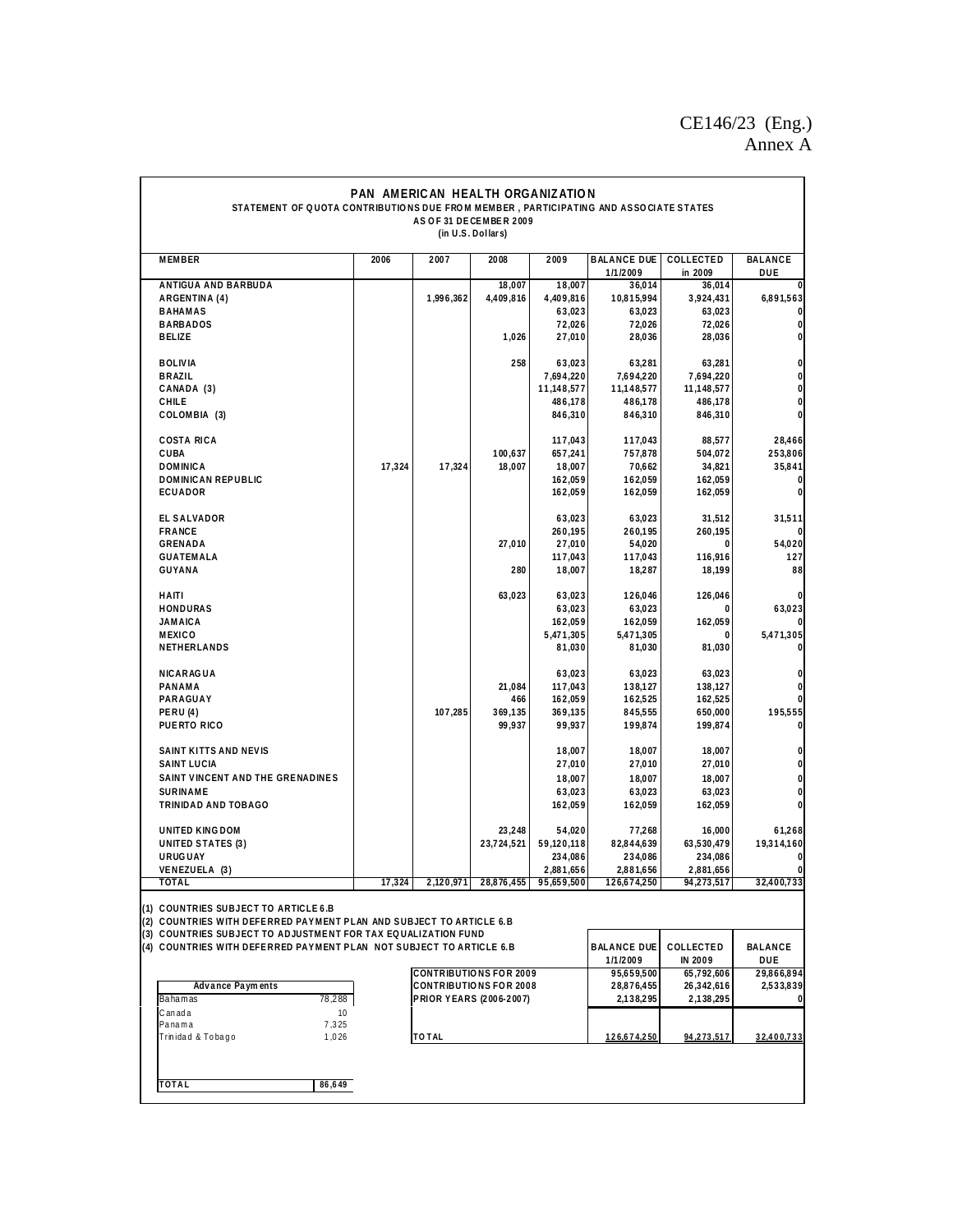|                                      |                      |               | <b>PAYMENTS APPLIED</b>      |           |            |
|--------------------------------------|----------------------|---------------|------------------------------|-----------|------------|
| <b>COUNTRY</b>                       | <b>DATE RECEIVED</b> | <b>AMOUNT</b> | <b>PRIOR</b><br><b>YEARS</b> | 2008      | 2009       |
| <b>ANTIGUA AND</b><br><b>BARBUDA</b> | 31 VIII 09           | 36,014        |                              | 18,007    | 18,007     |
| <b>ARGENTINA</b>                     | 22109                | 489,895       | 489,895                      |           |            |
|                                      | 23109                | 105,105       | 105,105                      |           |            |
|                                      | 30 IX 09             | 690,282       | 690,282                      |           |            |
|                                      | 15 X 09              | 1,319,575     | 711,080                      | 608,495   |            |
|                                      | 16 X 09              | 1,319,574     |                              | 1,319,574 |            |
| <b>BAHAMAS</b>                       | 17 III 09            | 63,023        |                              |           | 63,023     |
| <b>BARBADOS</b>                      | 16   09              | 72,026        |                              |           | 72,026     |
| <b>BELIZE</b>                        | 11 VI 09             | 28,036        |                              | 1,026     | 27,010     |
| <b>BOLIVIA</b>                       | 20 V 09              | 63,281        |                              | 258       | 63,023     |
| <b>BRAZIL</b>                        | 18 V 09              | 6,212,047     |                              |           | 6,212,047  |
|                                      | 25 IX 09             | 1,482,173     |                              |           | 1,482,173  |
| <b>CANADA</b>                        | 9 VII 09             | 11,148,577    |                              |           | 11,148,577 |
| <b>CHILE</b>                         | 17 IX 09             | 486,178       |                              |           | 486,178    |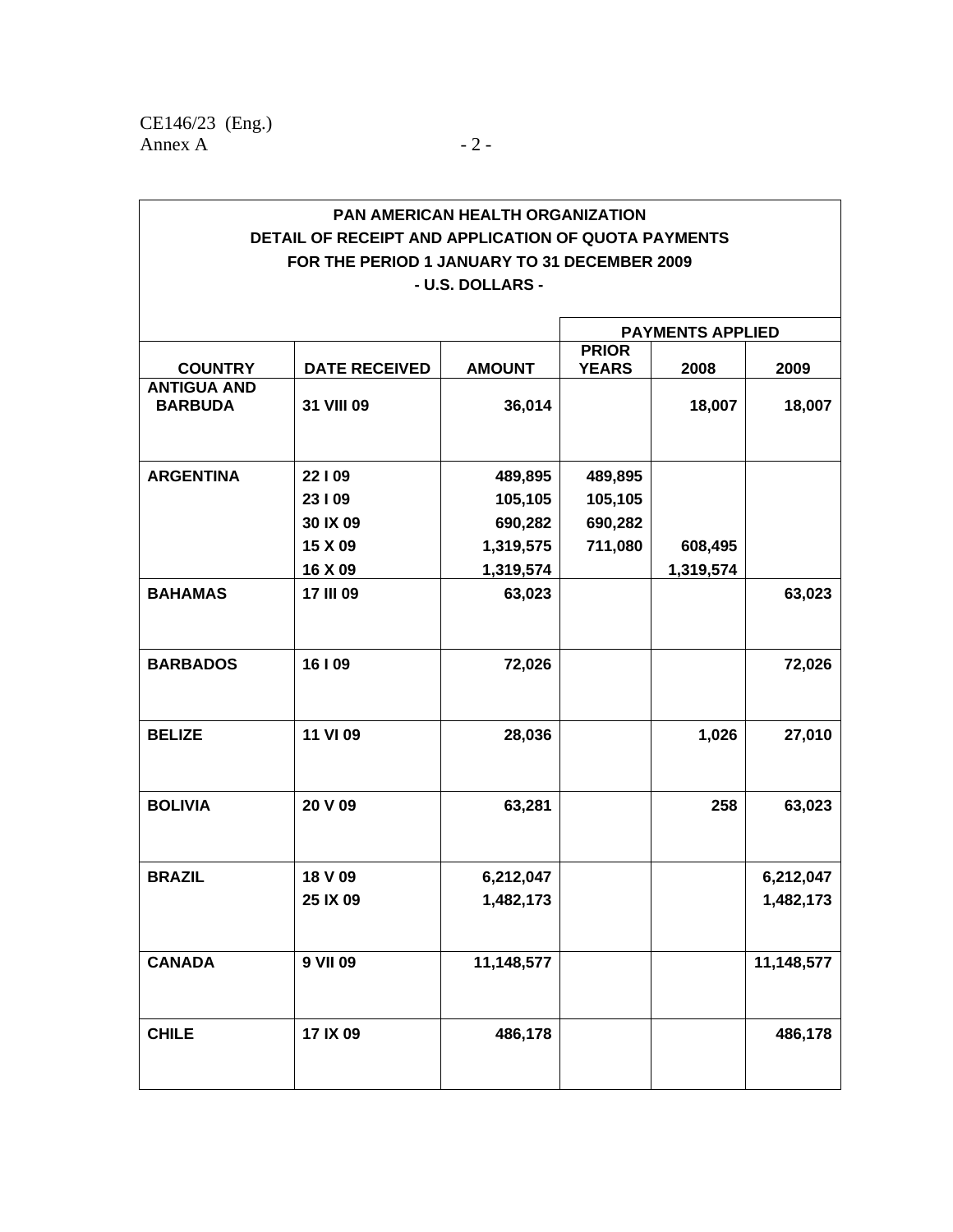|                   |                            |                | <b>PAYMENTS APPLIED</b> |         |                |
|-------------------|----------------------------|----------------|-------------------------|---------|----------------|
|                   |                            |                | <b>PRIOR</b>            |         |                |
| <b>COUNTRY</b>    | <b>DATE RECEIVED</b>       | <b>AMOUNT</b>  | <b>YEARS</b>            | 2008    | 2009           |
| <b>COLOMBIA</b>   | 23 X 09                    | 824,000        |                         |         | 824,000        |
|                   | <b>7 XII 09</b>            | 22,310         |                         |         | 22,310         |
|                   |                            |                |                         |         |                |
|                   | <b>Advance</b>             |                |                         |         |                |
| <b>COSTA RICA</b> | <b>Payment</b>             | 10,072         |                         |         | 10,072         |
|                   | 10 II 09                   | 8,895          |                         |         | 8,895          |
|                   | 5 III 09                   | 8,752          |                         |         | 8,752          |
|                   | <b>18 III 09</b>           | 8,752          |                         |         | 8,752          |
|                   | 19 V 09                    | 8,644          |                         |         | 8,644          |
|                   | 20 V 09                    | 8,644          |                         |         | 8,644          |
|                   | 18 VI 09                   | 8,560          |                         |         | 8,560          |
|                   | <b>14 VII 09</b><br>9 X 09 | 8,579<br>4,360 |                         |         | 8,579<br>4,360 |
|                   | 27 X 09                    | 4,360          |                         |         | 4,360          |
|                   | 25 XI 09                   | 4,408          |                         |         | 4,408          |
|                   | <b>18 XII 09</b>           | 4,551          |                         |         | 4,551          |
|                   |                            |                |                         |         |                |
| <b>CUBA</b>       | 08 V 09                    | 162,000        |                         | 100,637 | 61,363         |
|                   | 24 VI 09                   | 60,372         |                         |         | 60,372         |
|                   | 14 X 09                    | 137,700        |                         |         | 137,700        |
|                   | <b>14 XII 09</b>           | 69,000         |                         |         | 69,000         |
|                   | 30 XII 09                  | 75,000         |                         |         | 75,000         |
|                   |                            |                |                         |         |                |
| <b>DOMINICA</b>   | <b>20 VIII 09</b>          | 7,000          | 7,000                   |         |                |
|                   | 21 IX 09                   | 27,821         | 27,648                  | 173     |                |
|                   |                            |                |                         |         |                |
| <b>DOMINICAN</b>  |                            |                |                         |         |                |
| <b>REPUBLIC</b>   | 07 V 09                    | 162,059        |                         |         | 162,059        |
|                   |                            |                |                         |         |                |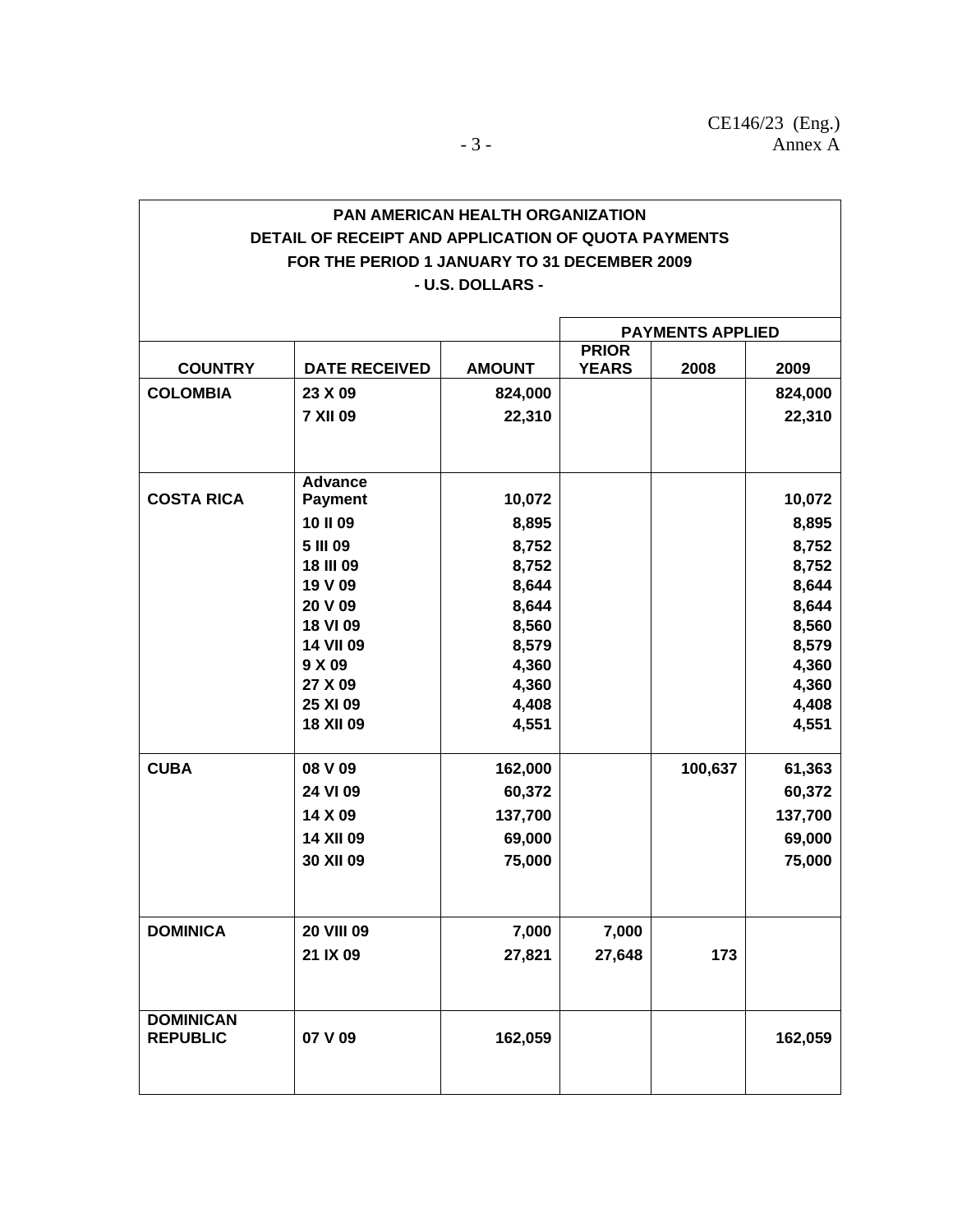|                    |                                             |                  | <b>PAYMENTS APPLIED</b>      |        |                  |
|--------------------|---------------------------------------------|------------------|------------------------------|--------|------------------|
| <b>COUNTRY</b>     | <b>DATE RECEIVED</b>                        | <b>AMOUNT</b>    | <b>PRIOR</b><br><b>YEARS</b> | 2008   | 2009             |
| <b>ECUADOR</b>     | 30 IV 09                                    | 162,059          |                              |        | 162,059          |
| <b>EL SALVADOR</b> | 15 X 09<br>15 X 09<br>(Adjustment)          | 31,511<br>1      |                              |        | 31,511<br>1      |
| <b>FRANCE</b>      | 26 II 09                                    | 260,195          |                              |        | 260,195          |
| <b>GRENADA</b>     |                                             |                  |                              |        |                  |
| <b>GUATEMALA</b>   | <b>Advance</b><br><b>Payment</b><br>08 V 09 | 1,917<br>114,999 |                              |        | 1,917<br>114,999 |
| <b>GUYANA</b>      | 9 VII 09                                    | 18,199           |                              | 280    | 17,919           |
| <b>HAITI</b>       | <b>13 VIII 09</b>                           | 126,046          |                              | 63,023 | 63,023           |
| <b>HONDURAS</b>    |                                             |                  |                              |        |                  |
| <b>JAMAICA</b>     | <b>17 VII 09</b>                            | 162,059          |                              |        | 162,059          |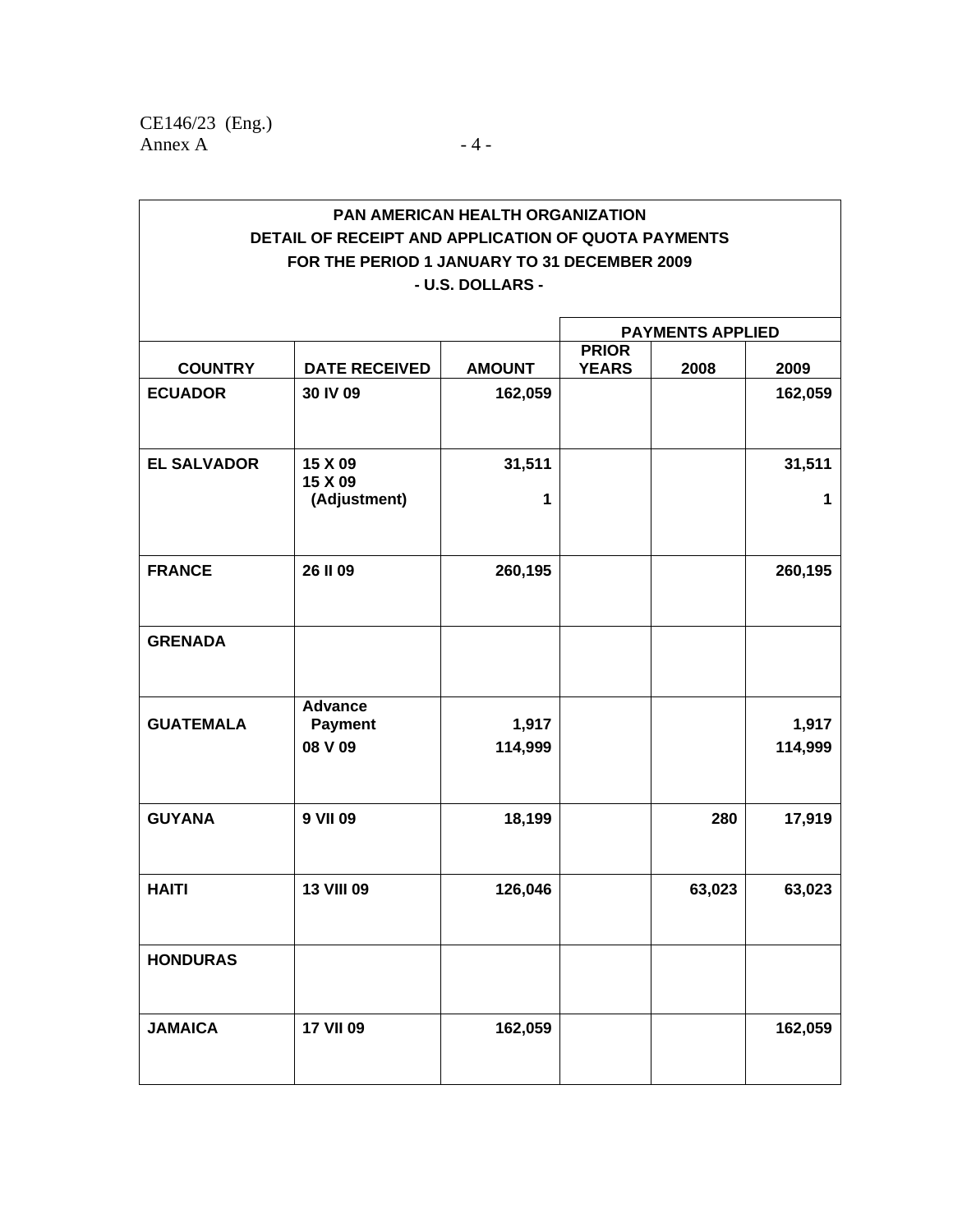|                                        |                      |                    | <b>PAYMENTS APPLIED</b>      |                    |                   |
|----------------------------------------|----------------------|--------------------|------------------------------|--------------------|-------------------|
| <b>COUNTRY</b>                         | <b>DATE RECEIVED</b> | <b>AMOUNT</b>      | <b>PRIOR</b><br><b>YEARS</b> | 2008               | 2009              |
| <b>MEXICO</b>                          |                      |                    |                              |                    |                   |
| <b>NETHERLANDS</b>                     | 05 III 09            | 81,030             |                              |                    | 81,030            |
| <b>NICARAGUA</b>                       | <b>7 VII 09</b>      | 63,023             |                              |                    | 63,023            |
| <b>PANAMA</b>                          | 13 V 09<br>3 VI 09   | 42,168<br>95,959   |                              | 21,084             | 21,084<br>95,959  |
| <b>PARAGUAY</b>                        | 20 V 09<br>30 VI 09  | 108,062<br>54,410  |                              | 466                | 107,596<br>54,410 |
|                                        | 2 X 09               | 53                 |                              |                    | 53                |
| <b>PERU</b>                            | 18 VI 09<br>22 VI 09 | 309,000<br>341,000 | 107,285                      | 201,715<br>167,420 | 173,580           |
| <b>PUERTO RICO</b>                     | 22 IX 09             | 199,874            |                              | 99,937             | 99,937            |
| <b>SAINT KITTS AND</b><br><b>NEVIS</b> | 17 VI 09             | 18,007             |                              |                    | 18,007            |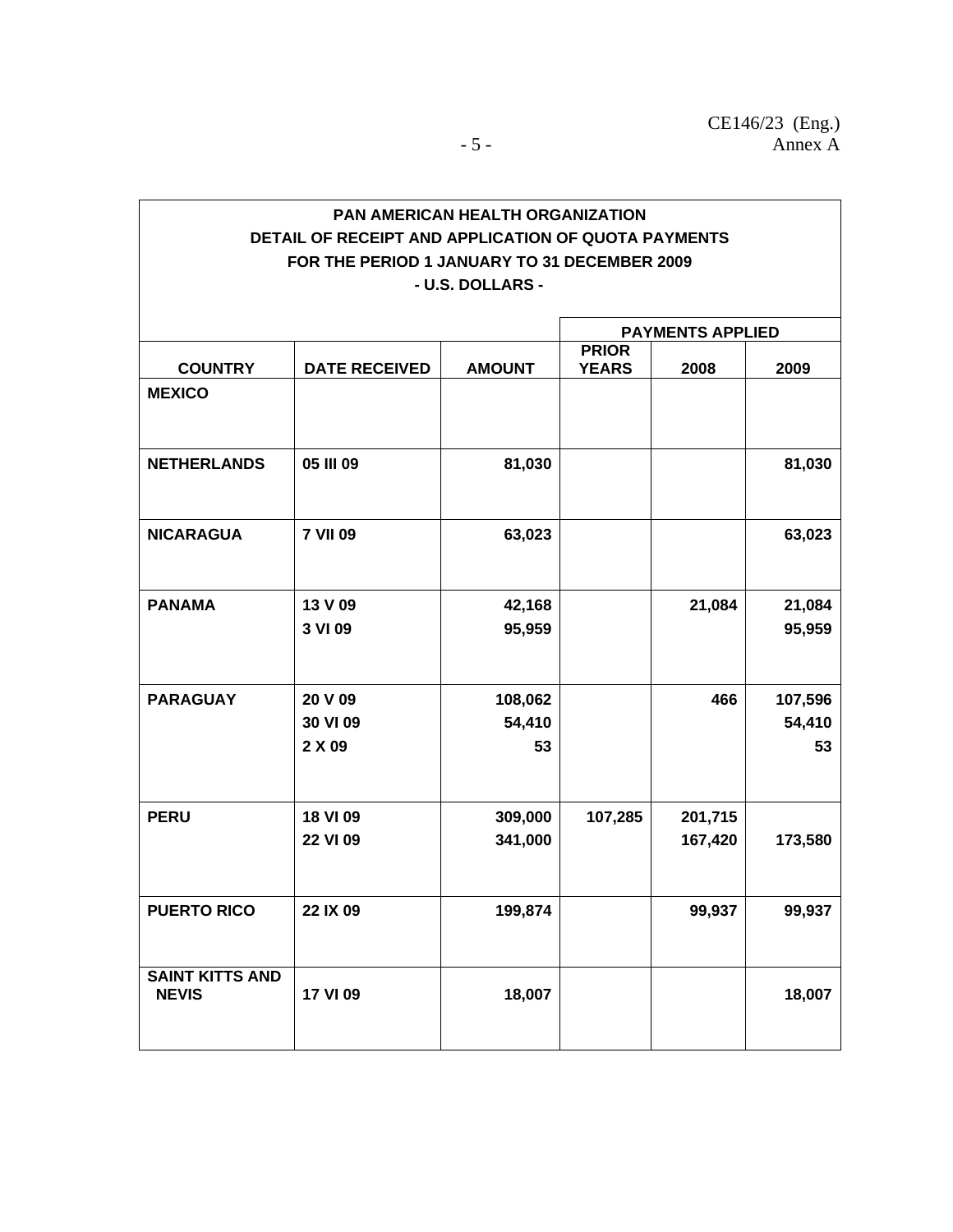|                                                             |                                                                           |                                                                              | <b>PAYMENTS APPLIED</b>      |                         |                                                               |
|-------------------------------------------------------------|---------------------------------------------------------------------------|------------------------------------------------------------------------------|------------------------------|-------------------------|---------------------------------------------------------------|
| <b>COUNTRY</b>                                              | <b>DATE RECEIVED</b>                                                      | <b>AMOUNT</b>                                                                | <b>PRIOR</b><br><b>YEARS</b> | 2008                    | 2009                                                          |
| <b>SAINT LUCIA</b>                                          | 20 XI 09                                                                  | 27,010                                                                       |                              |                         | 27,010                                                        |
| <b>SAINT VINCENT</b><br><b>AND THE</b><br><b>GRENADINES</b> | 15 X 09                                                                   | 18,007                                                                       |                              |                         | 18,007                                                        |
| <b>SURINAME</b>                                             | 30 III 09                                                                 | 63,023                                                                       |                              |                         | 63,023                                                        |
| <b>TRINIDAD AND</b><br><b>TOBAGO</b>                        | 17 III 09                                                                 | 162,059                                                                      |                              |                         | 162,059                                                       |
| <b>UNITED KINGDOM</b>                                       | 24 VI 09                                                                  | 16,000                                                                       |                              | 16,000                  |                                                               |
| <b>UNITED STATES</b><br><b>OF AMERICA</b>                   | 26 III 09<br>5 VI 09<br>1 IX 09<br>14 X 09<br>27 XI 09<br><b>15XII 09</b> | 14,780,029<br>14,780,030<br>14,780,029<br>532,081<br>3,878,280<br>14,780,030 |                              | 14,780,029<br>8,944,492 | 5,835,538<br>14,780,029<br>532,081<br>3,878,280<br>14,780,030 |
| <b>URUGUAY</b>                                              | 3 XI 09                                                                   | 234,086                                                                      |                              |                         | 234,086                                                       |
| <b>VENEZUELA</b>                                            | 30 VII 09                                                                 | 2,881,656                                                                    |                              |                         | 2,881,656                                                     |
| <b>TOTAL</b>                                                |                                                                           | 94,273,517                                                                   | 2,138,295                    | 26,342,616              | 65,792,606                                                    |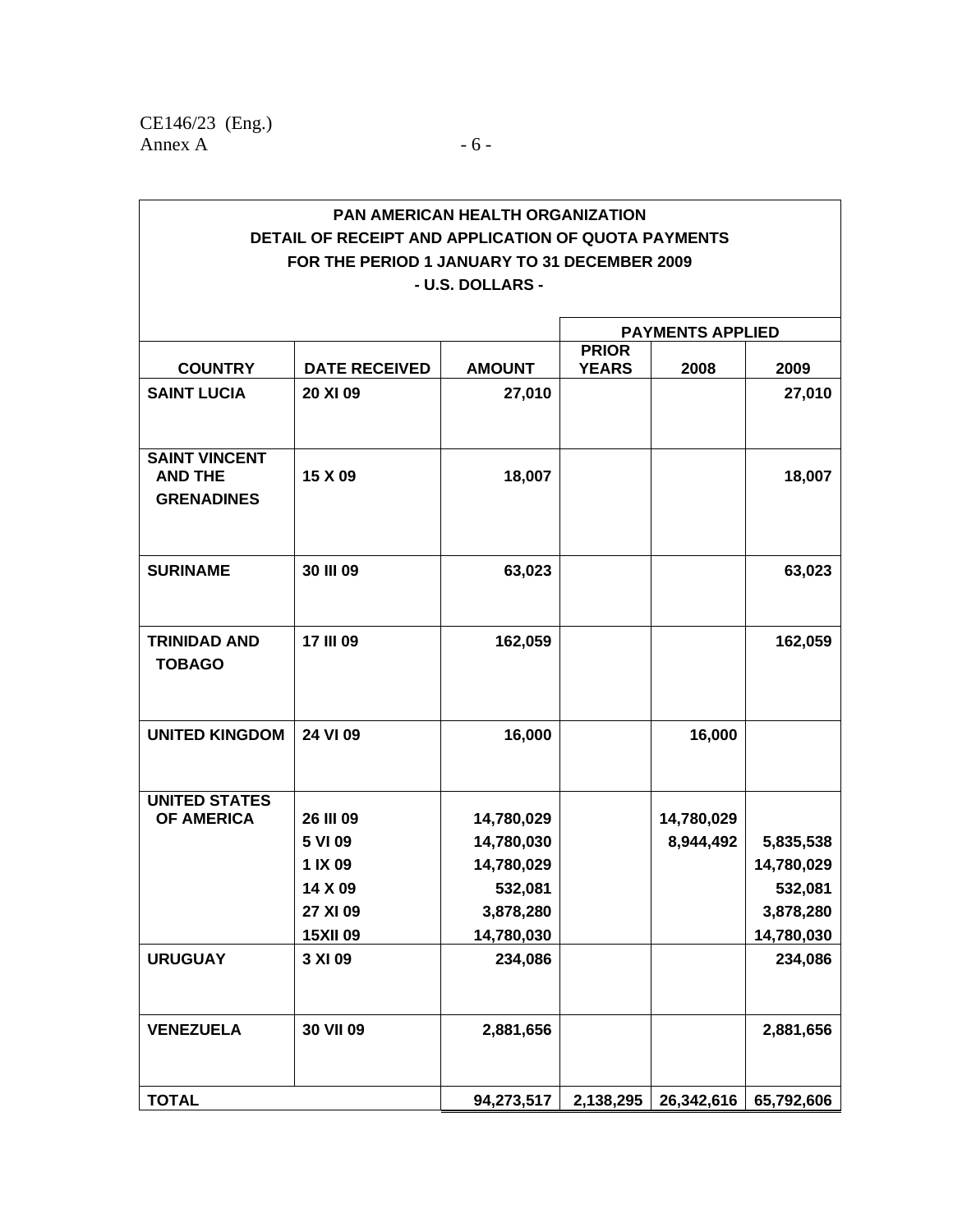## CE146/23 (Eng.) Annex B

| STATEMENT OF QUOTA CONTRIBUTIONS DUE FROM MEMBER, PARTICIPATING AND ASSOCIATE STATES                        | PAN AMERICAN HEALTH ORGANIZATION | AS OF 30 APRIL 2010<br>(in U.S. Dollars) |            |                                |                       |                       |
|-------------------------------------------------------------------------------------------------------------|----------------------------------|------------------------------------------|------------|--------------------------------|-----------------------|-----------------------|
| <b>MEMBER</b>                                                                                               | 2008                             | 2009                                     | 2010       | <b>BALANCE DUE</b><br>1/1/2010 | COLLECTED<br>in 2010  | <b>BALANCE</b><br>DUE |
| ANTIGUA AND BARBUDA                                                                                         |                                  |                                          | 22,368     | 22,368                         | 22,368                |                       |
| ARGENTINA (4)                                                                                               | 2,481,747                        | 4,409,816                                | 3,990,824  | 10,882,387                     | 0                     | 10,882,387            |
| <b>BAHAMAS</b>                                                                                              |                                  |                                          | 78,288     | 78,288                         | 78,288                | 0                     |
| <b>BARBADOS</b>                                                                                             |                                  |                                          | 74,560     | 74,560                         | 74,560                | $\bf{0}$              |
| <b>BELIZE</b>                                                                                               |                                  |                                          | 24,232     | 24,232                         | 24,232                | $\bf{0}$              |
| <b>BOLIVIA</b>                                                                                              |                                  |                                          | 55,920     | 55,920                         | 0                     | 55,920                |
| <b>BRAZIL</b>                                                                                               |                                  |                                          | 7,107,432  | 7,107,432                      | 0                     | 7,107,432             |
| CANADA (3)                                                                                                  |                                  |                                          | 12,850,252 | 12,850,252                     | 10                    | 12,850,242            |
| <b>CHILE</b>                                                                                                |                                  |                                          | 1,036,384  | 1,036,384                      | 0                     | 1,036,384             |
| COLOMBIA (3)                                                                                                |                                  |                                          | 752,124    | 752,124                        | 752,124               | $\overline{0}$        |
| <b>COSTA RICA</b>                                                                                           |                                  | 28,466                                   | 139,800    | 168,266                        | 47,599                | 120,667               |
| <b>CUBA</b>                                                                                                 |                                  | 253,806                                  | 462,272    | 716,078                        | 120,000               | 596,078               |
| <b>DOMINICA</b>                                                                                             | 17,834                           | 18,007                                   | 15,844     | 51,685                         | 0                     | 51,685                |
| <b>DOMINICAN REPUBLIC</b>                                                                                   |                                  |                                          | 153,780    | 153,780                        | 0                     | 153,780               |
| <b>ECUADOR</b>                                                                                              |                                  |                                          | 153,780    | 153,780                        | 153,780               | $\overline{0}$        |
| EL SALVADOR                                                                                                 |                                  | 31,511                                   | 78,288     | 109,799                        | 31,511                | 78,288                |
| <b>FRANCE</b>                                                                                               |                                  |                                          | 269,348    | 269,348                        | 0                     | 269,348               |
| <b>GRENADA</b>                                                                                              | 27,010                           | 27,010                                   | 20,504     | 74,524                         | 0                     | 74,524                |
| <b>GUATEMALA</b>                                                                                            |                                  | 127                                      | 139,800    | 139,927                        | 0                     | 139,927               |
| <b>GUYANA</b>                                                                                               |                                  | 88                                       | 20,504     | 20,592                         | 0                     | 20,592                |
| HAITI                                                                                                       |                                  |                                          | 55,920     | 55,920                         | 0                     | 55,920                |
| <b>HONDURAS</b>                                                                                             |                                  | 63,023                                   | 55,920     | 118,943                        | 63,023                | 55,920                |
| <b>JAMAICA</b>                                                                                              |                                  |                                          | 151,916    | 151,916                        | 0                     | 151,916               |
| <b>MEXICO</b>                                                                                               |                                  | 5,471,305                                | 6,070,116  | 11,541,421                     | 10,242,516            | 1,298,905             |
| NETHERLANDS                                                                                                 |                                  |                                          | 83,880     | 83,880                         | 83,880                | 0                     |
| <b>NICARAGUA</b>                                                                                            |                                  |                                          | 55,920     | 55,920                         | 55,920                | 0                     |
| PANAMA                                                                                                      |                                  |                                          | 121,160    | 121,160                        | 121,160               |                       |
| PARAGUAY                                                                                                    |                                  |                                          | 153,780    | 153,780                        | 115,317               | 38,463                |
| <b>PERU(4)</b>                                                                                              |                                  | 195,555                                  | 412,876    | 608,431                        | 130,000               | 478,431               |
| PUERTO RICO                                                                                                 |                                  |                                          | 103,452    | 103,452                        | 0                     | 103,452               |
| SAINT KITTS AND NEVIS                                                                                       |                                  |                                          | 20,504     | 20,504                         | 0                     | 20,504                |
| <b>SAINT LUCIA</b>                                                                                          |                                  |                                          | 22,368     | 22,368                         | 0                     | 22,368                |
| SAINT VINCENT AND THE GRENADINES                                                                            |                                  |                                          | 20,504     | 20,504                         | 0                     | 20,504                |
| <b>SURINAME</b>                                                                                             |                                  |                                          | 55,920     | 55,920                         | 0                     | 55,920                |
| TRINIDAD AND TOBAGO                                                                                         |                                  |                                          | 167,760    | 167,760                        | 1,026                 | 166,734               |
| <b>UNITED KINGDOM</b>                                                                                       | 7,248                            | 54,020                                   | 55,920     | 117,188                        | 0                     | 117,188               |
| UNITED STATES (3)                                                                                           |                                  | 19,314,160                               | 60,502,740 | 79,816,900                     | 29,905,714            | 49,911,186            |
| <b>URUGUAY</b>                                                                                              |                                  |                                          | 207,836    | 207,836                        | 0                     | 207,836               |
| VENEZUELA (3)                                                                                               |                                  |                                          | 2,560,204  | 2,560,204                      | 0                     | 2,560,204             |
| TOTAL                                                                                                       | 2,533,839                        | 29,866,894                               | 98,325,000 | 130, 725, 733                  | 42,023,028            | 88,702,705            |
| (1) COUNTRIES SUBJECT TO ARTICLE 6.B<br>(2) COUNTRIES WITH DEFERRED PAYMENT PLAN AND SUBJECT TO ARTICLE 6.B |                                  |                                          |            |                                |                       |                       |
| (3) COUNTRIES SUBJECT TO ADJUSTMENT FOR TAX EQUALIZATION FUND                                               |                                  |                                          |            |                                |                       |                       |
| (4) COUNTRIES WITH DEFERRED PAYMENT PLAN NOT SUBJECT TO ARTICLE 6.B                                         |                                  |                                          |            | <b>BALANCE DUE</b>             | COLLECTED             | <b>BALANCE</b>        |
|                                                                                                             | <b>CONTRIBUTIONS FOR 2010</b>    |                                          |            | 1/1/2010<br>98,325,000         | IN 2010<br>16,864,563 | DUE<br>81,460,437     |
| <b>Advance Payments</b><br>Panamá                                                                           |                                  |                                          |            | 32,400,733                     |                       |                       |
|                                                                                                             | 69,224 PRIOR YEARS (2008-2009)   |                                          |            |                                | 25, 158, 465          | 7,242,268             |
|                                                                                                             |                                  |                                          |            |                                |                       |                       |
|                                                                                                             | <b>TOTAL</b>                     |                                          |            | 130.725.733                    | 42.023.028            | 88.702.705            |
|                                                                                                             |                                  |                                          |            |                                |                       |                       |
| <b>TOTAL</b><br>69,224                                                                                      |                                  |                                          |            |                                |                       |                       |
|                                                                                                             |                                  |                                          |            |                                |                       |                       |
|                                                                                                             |                                  |                                          |            |                                |                       |                       |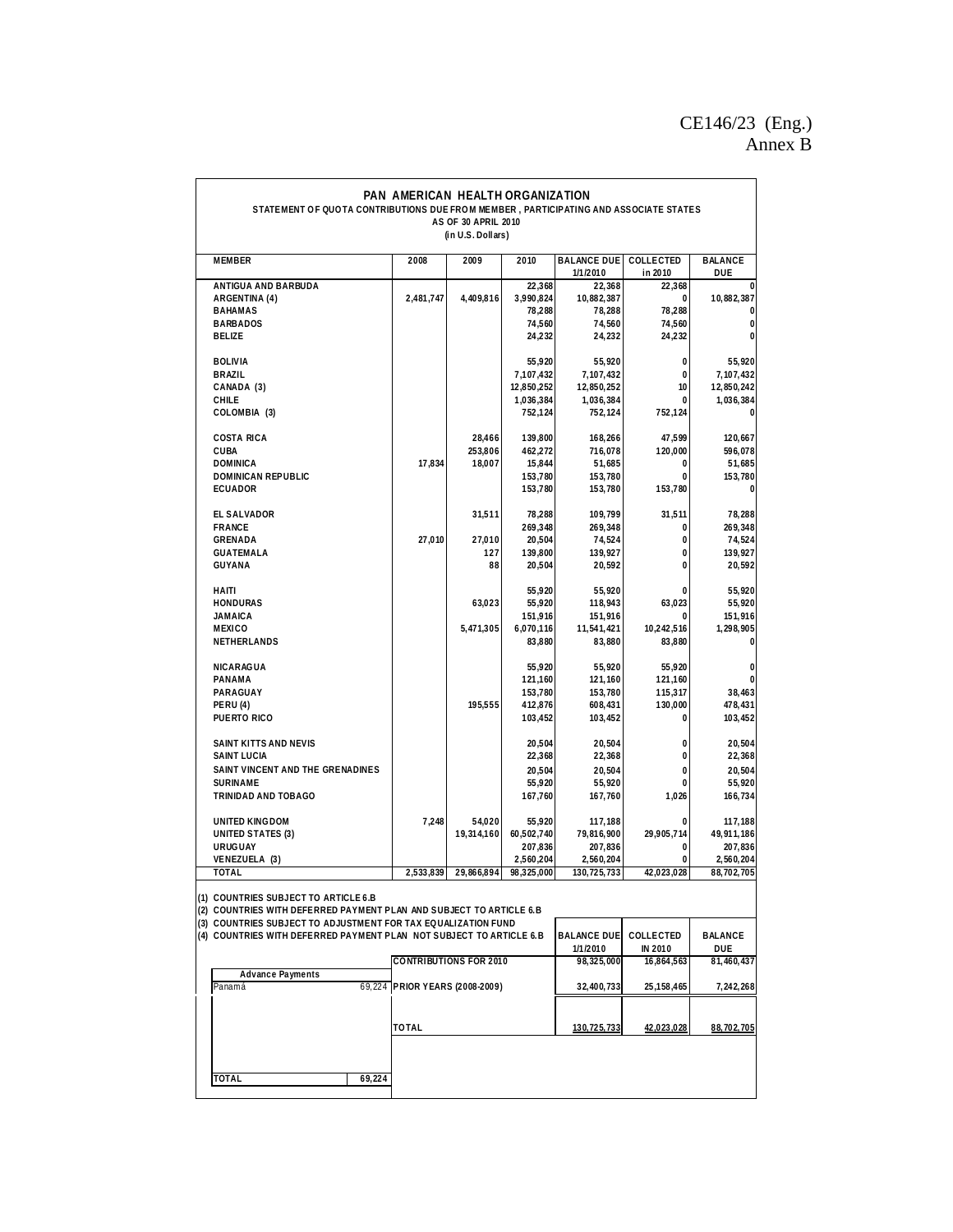|                                      | PAN AMERICAN HEALTH ORGANIZATION<br>DETAIL OF RECEIPT AND APPLICATION OF QUOTA PAYMENTS<br>FOR THE PERIOD 1 JANUARY TO 30 APRIL 2010 | - U.S. DOLLARS - |                         |         |
|--------------------------------------|--------------------------------------------------------------------------------------------------------------------------------------|------------------|-------------------------|---------|
|                                      |                                                                                                                                      |                  | <b>PAYMENTS APPLIED</b> |         |
| <b>COUNTRY</b>                       | <b>DATE RECEIVED</b>                                                                                                                 | <b>AMOUNT</b>    | <b>PRIOR YEARS</b>      | 2010    |
| <b>ANTIGUA AND</b><br><b>BARBUDA</b> | 15   10                                                                                                                              | 22,368           |                         | 22,368  |
| <b>ARGENTINA</b>                     |                                                                                                                                      |                  |                         |         |
| <b>BAHAMAS</b>                       | <b>Advance Payment</b>                                                                                                               | 78,288           |                         | 78,288  |
| <b>BARBADOS</b>                      | 17 II 10                                                                                                                             | 74,560           |                         | 74,560  |
| <b>BELIZE</b>                        | 12 II 10                                                                                                                             | 24,232           |                         | 24,232  |
| <b>BOLIVIA</b>                       |                                                                                                                                      |                  |                         |         |
| <b>BRAZIL</b>                        |                                                                                                                                      |                  |                         |         |
| <b>CANADA</b>                        | <b>Advance Payment</b>                                                                                                               | 10               |                         | 10      |
| <b>CHILE</b>                         |                                                                                                                                      |                  |                         |         |
| <b>COLOMBIA</b>                      | 1 II 10                                                                                                                              | 752,124          |                         | 752,124 |

٦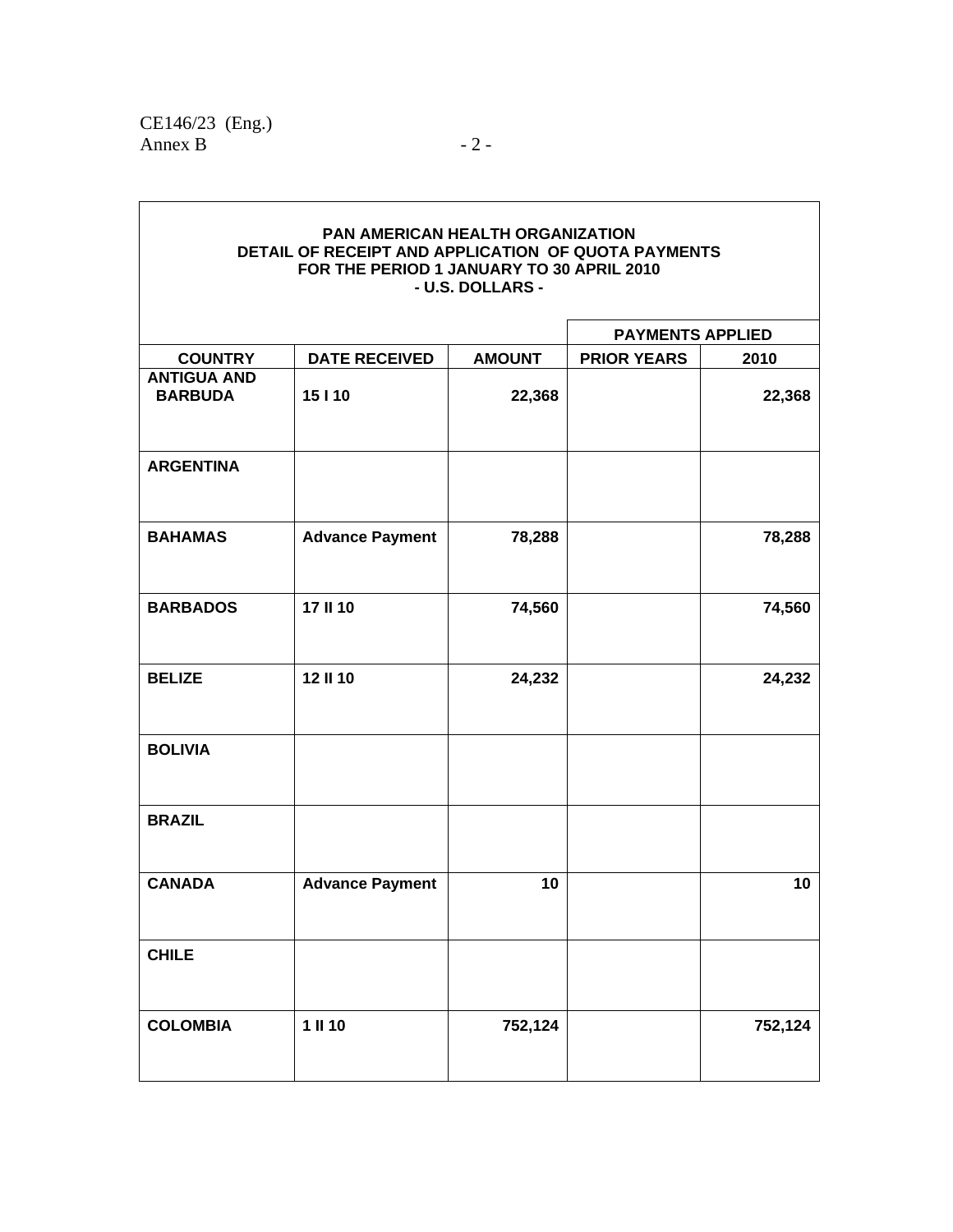|                    |                      |               | <b>PAYMENTS APPLIED</b> |         |  |
|--------------------|----------------------|---------------|-------------------------|---------|--|
| <b>COUNTRY</b>     | <b>DATE RECEIVED</b> | <b>AMOUNT</b> | <b>PRIOR YEARS</b>      | 2010    |  |
| <b>COSTA RICA</b>  | 19 II 10             | 11,669        | 11,669                  |         |  |
|                    | 5 III 10             | 11,797        | 11,797                  |         |  |
|                    | <b>18 III 10</b>     | 11,797        | 5,000                   | 6,797   |  |
|                    | 27 IV 10             | 12,336        |                         | 12,336  |  |
|                    |                      |               |                         |         |  |
| <b>CUBA</b>        | 02 IV 10             | 60,000        | 60,000                  |         |  |
|                    | 22 IV 10             | 60,000        | 60,000                  |         |  |
|                    |                      |               |                         |         |  |
| <b>DOMINICA</b>    |                      |               |                         |         |  |
|                    |                      |               |                         |         |  |
| <b>DOMINICAN</b>   |                      |               |                         |         |  |
| <b>REPUBLIC</b>    |                      |               |                         |         |  |
|                    |                      |               |                         |         |  |
| <b>ECUADOR</b>     | 9 IV 10              | 153,780       |                         | 153,780 |  |
|                    |                      |               |                         |         |  |
| <b>EL SALVADOR</b> | 16 III 10            | 23,478        | 23,478                  |         |  |
|                    | 16 III 10            | 8,033         | 8,033                   |         |  |
|                    |                      |               |                         |         |  |
|                    |                      |               |                         |         |  |
| <b>FRANCE</b>      |                      |               |                         |         |  |
|                    |                      |               |                         |         |  |
| <b>GRENADA</b>     |                      |               |                         |         |  |
|                    |                      |               |                         |         |  |
|                    |                      |               |                         |         |  |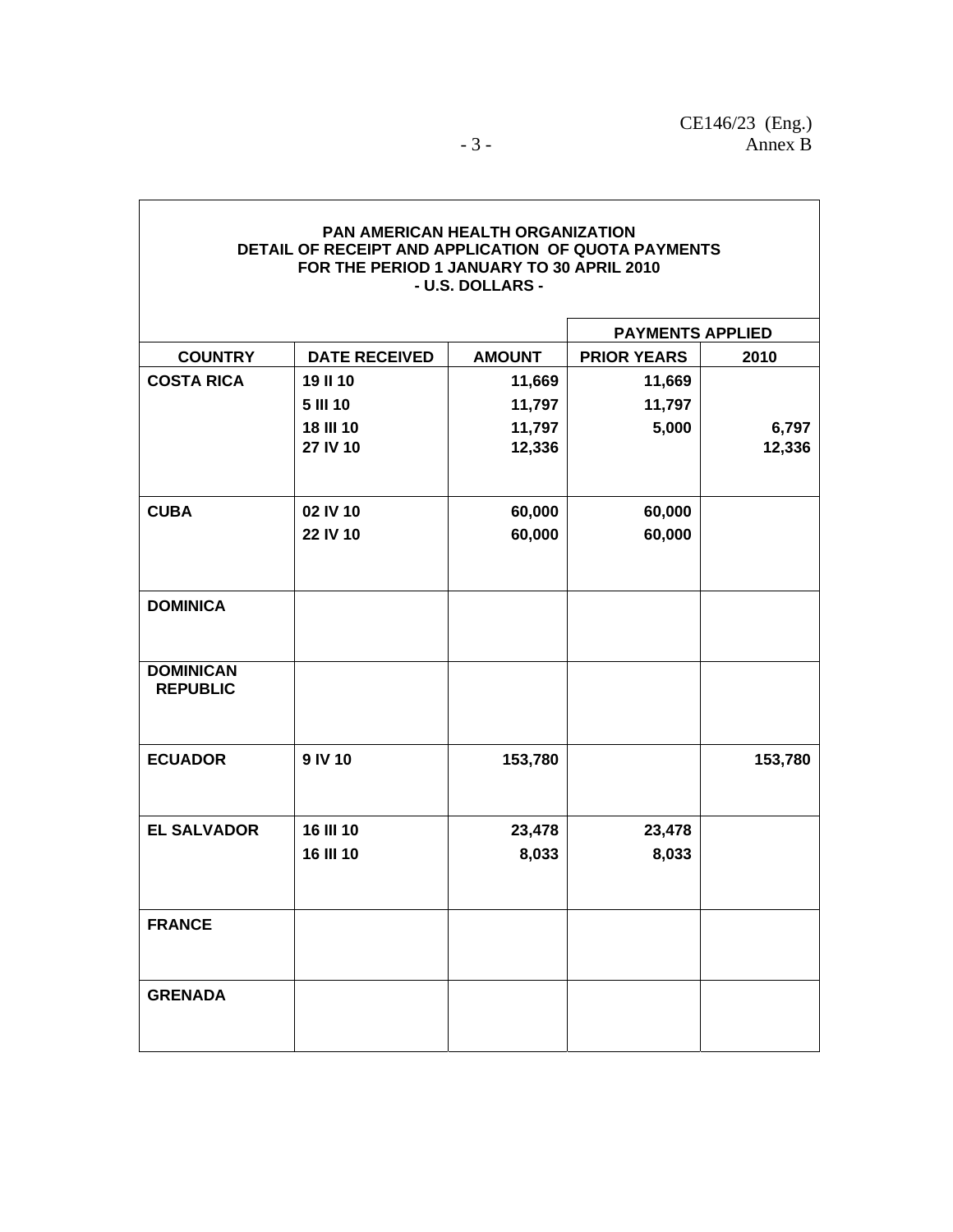|                         | PAN AMERICAN HEALTH ORGANIZATION<br>DETAIL OF RECEIPT AND APPLICATION OF QUOTA PAYMENTS<br>FOR THE PERIOD 1 JANUARY TO 30 APRIL 2010 | - U.S. DOLLARS - |                    |           |  |  |  |  |  |
|-------------------------|--------------------------------------------------------------------------------------------------------------------------------------|------------------|--------------------|-----------|--|--|--|--|--|
| <b>PAYMENTS APPLIED</b> |                                                                                                                                      |                  |                    |           |  |  |  |  |  |
| <b>COUNTRY</b>          | <b>DATE RECEIVED</b>                                                                                                                 | <b>AMOUNT</b>    | <b>PRIOR YEARS</b> | 2010      |  |  |  |  |  |
| <b>GUATEMALA</b>        |                                                                                                                                      |                  |                    |           |  |  |  |  |  |
| <b>GUYANA</b>           |                                                                                                                                      |                  |                    |           |  |  |  |  |  |
| <b>HAITI</b>            |                                                                                                                                      |                  |                    |           |  |  |  |  |  |
| <b>HONDURAS</b>         | 17 IV 10                                                                                                                             | 63,023           | 63,023             |           |  |  |  |  |  |
| <b>JAMAICA</b>          |                                                                                                                                      |                  |                    |           |  |  |  |  |  |
| <b>MEXICO</b>           | 17 II 10                                                                                                                             | 5,471,305        | 5,471,305          |           |  |  |  |  |  |
|                         | 4 II 10                                                                                                                              | 4,756,586        |                    | 4,756,586 |  |  |  |  |  |
|                         | 29 III 10                                                                                                                            | 14,625           |                    | 14,625    |  |  |  |  |  |
| <b>NETHERLANDS</b>      | 17 II 10                                                                                                                             | 83,880           |                    | 83,880    |  |  |  |  |  |
| <b>NICARAGUA</b>        | 10 III 10                                                                                                                            | 55,920           |                    | 55,920    |  |  |  |  |  |
| <b>PANAMA</b>           | <b>Advance Payment</b>                                                                                                               | 7,325            |                    | 7,325     |  |  |  |  |  |
|                         | <b>9 III 10</b>                                                                                                                      | 113,835          |                    | 113,835   |  |  |  |  |  |
| <b>PARAGUAY</b>         | 4 III 10                                                                                                                             | 115,317          |                    | 115,317   |  |  |  |  |  |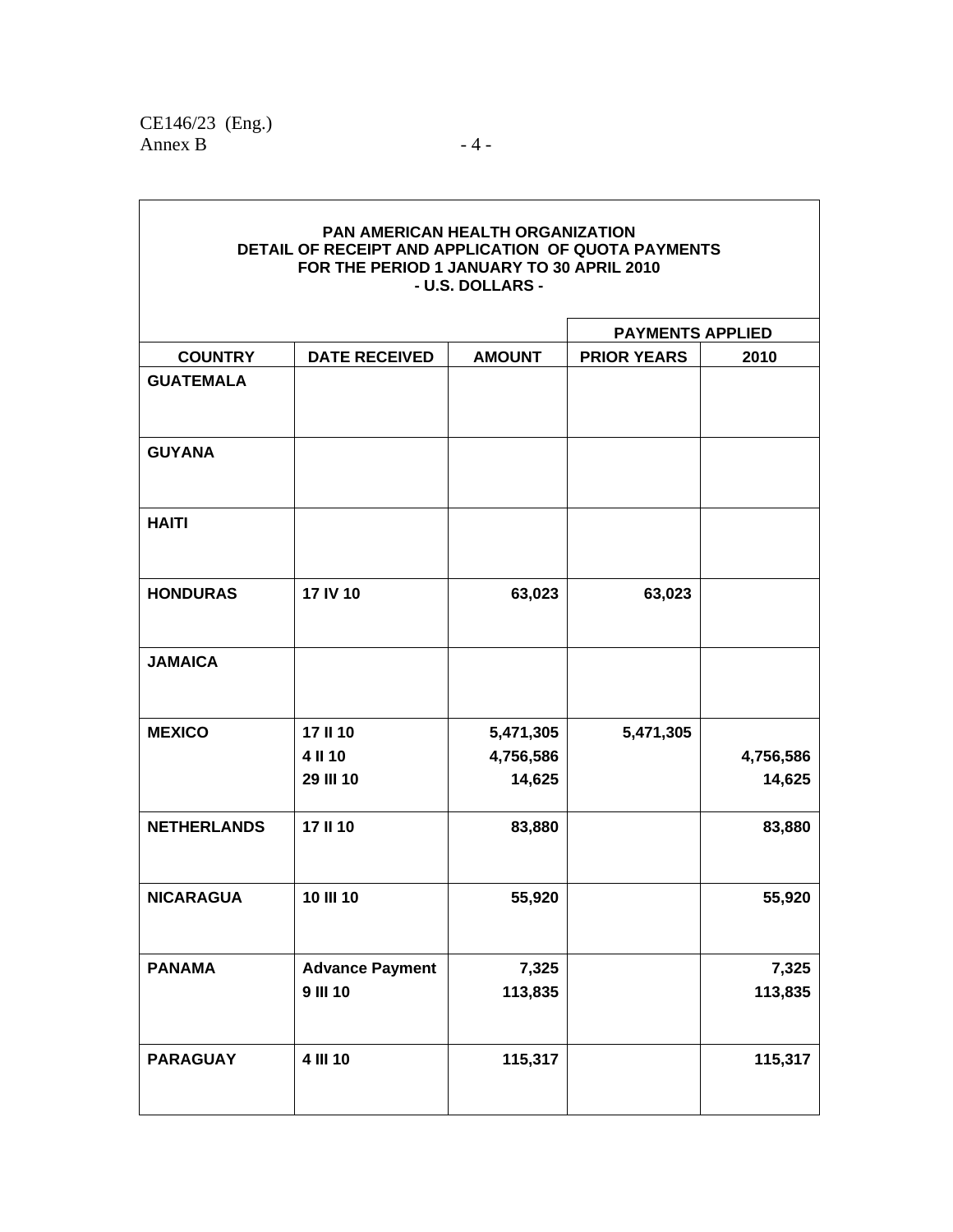|                                                             |                        |                          | <b>PAYMENTS APPLIED</b> |            |  |
|-------------------------------------------------------------|------------------------|--------------------------|-------------------------|------------|--|
| <b>COUNTRY</b>                                              | <b>DATE RECEIVED</b>   | <b>AMOUNT</b>            | <b>PRIOR YEARS</b>      | 2010       |  |
| <b>PERU</b>                                                 | 6 IV 10                | 130,000                  | 130,000                 |            |  |
| <b>PUERTO RICO</b>                                          |                        |                          |                         |            |  |
| <b>SAINT KITTS AND</b><br><b>NEVIS</b>                      |                        |                          |                         |            |  |
| <b>SAINT LUCIA</b>                                          |                        |                          |                         |            |  |
| <b>SAINT VINCENT</b><br><b>AND THE</b><br><b>GRENADINES</b> |                        |                          |                         |            |  |
| <b>SURINAME</b>                                             |                        |                          |                         |            |  |
| <b>TRINIDAD AND</b><br><b>TOBAGO</b>                        | <b>Advance Payment</b> | 1,026                    |                         | 1,026      |  |
| <b>UNITED KINGDOM</b>                                       |                        |                          |                         |            |  |
| <b>UNITED STATES</b><br><b>OF AMERICA</b>                   | 1 III 10<br>14 IV 10   | 14,780,029<br>15,125,685 | 14,780,029<br>4,534,131 | 10,591,554 |  |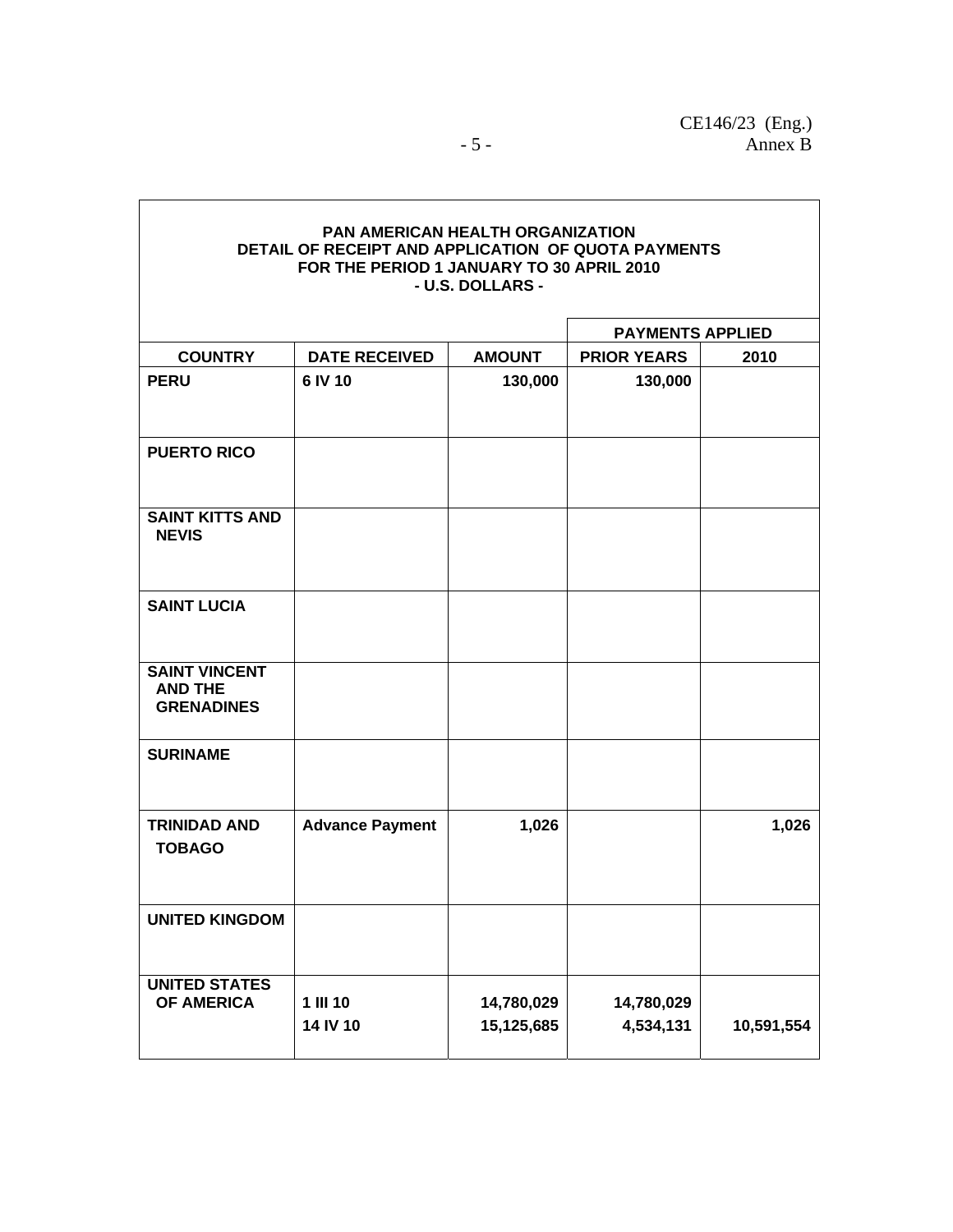CE146/23 (Eng.) Annex B  $-6$  -

|                  |                      |               | <b>PAYMENTS APPLIED</b> |            |  |
|------------------|----------------------|---------------|-------------------------|------------|--|
| <b>COUNTRY</b>   | <b>DATE RECEIVED</b> | <b>AMOUNT</b> | <b>PRIOR YEARS</b>      | 2010       |  |
| <b>URUGUAY</b>   |                      |               |                         |            |  |
|                  |                      |               |                         |            |  |
|                  |                      |               |                         |            |  |
| <b>VENEZUELA</b> |                      |               |                         |            |  |
|                  |                      |               |                         |            |  |
|                  |                      |               |                         |            |  |
| TOTAL            |                      | 42,023,028    | 25,158,465              | 16,864,563 |  |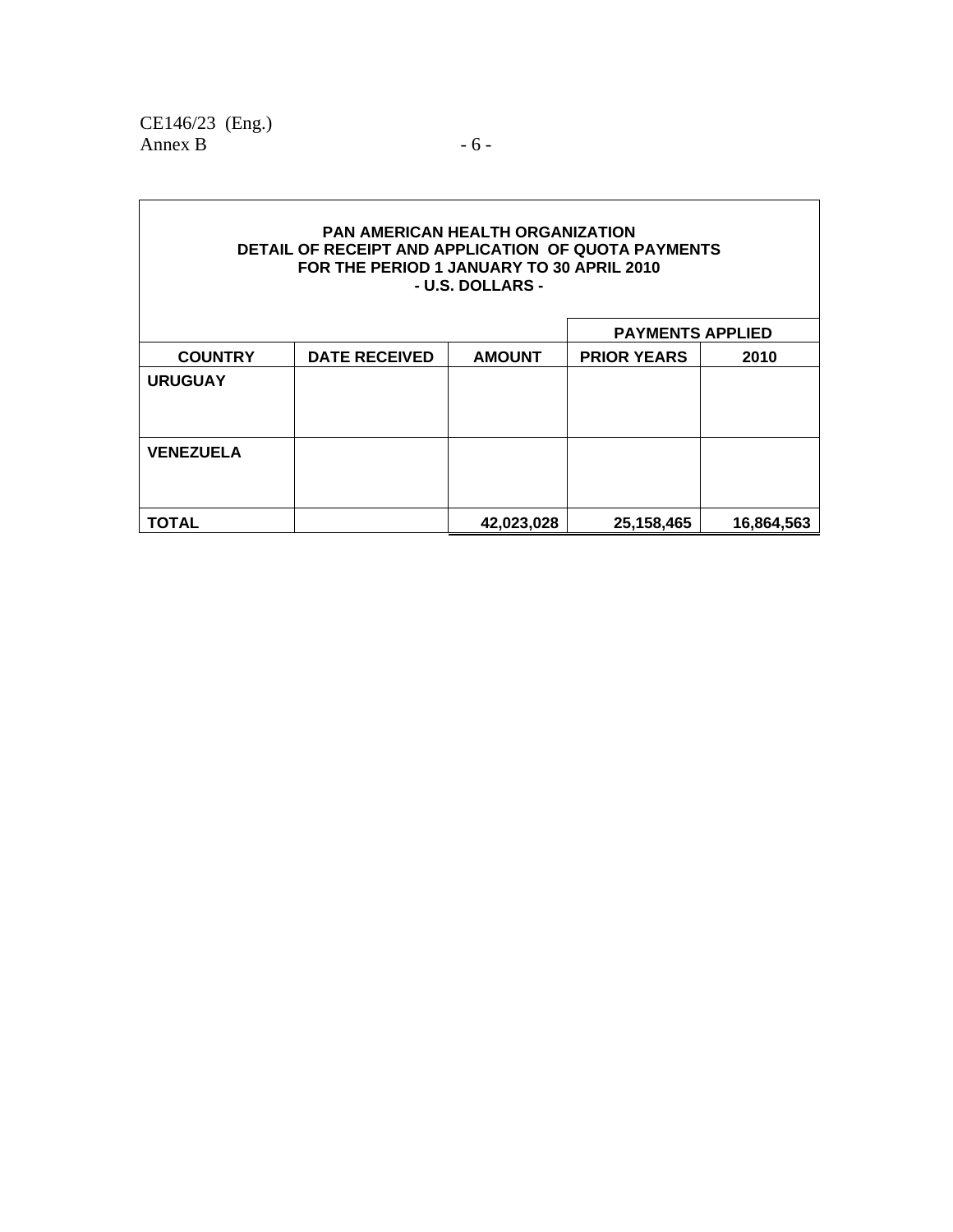

ORGANIZACIÓN PANAMERICANA DE LA SALUD ORGANIZACIÓN MUNDIAL DE LA SALUD

# **146.a SESIÓN DEL COMITÉ EJECUTIVO**

*Washington, D.C., EUA, del 21 al 25 de junio del 2010*

 CE146/23 (Eng.) Annex C ORIGINAL: ENGLISH

# *PROPOSED RESOLUTION*

# **COLLECTION OF QUOTA CONTRIBUTIONS**

## *THE 146th SESSION OF THE EXECUTIVE COMMITTEE,*

 Having considered the report of the Director on the collection of quota contributions (Document CE146/23 and Add. I), including a report on the status of the trust fund entitled *Voluntary Contributions for the Priority Programs: Surveillance, Prevention, and Management of Chronic Diseases; Mental Health and Substance Abuse; Tobacco; Making Pregnancy Safer; HIV/AIDS; and Direction*;

 Noting that there are no Member States in arrears in the payment of their quota contributions to the extent that they can be subject to the application of Article 6.B of the Constitution of the Pan American Health Organization;

 In view of the significant reduction in arrears of contributions such that there are no outstanding amounts due prior to the 2008-2009 biennium;

 Noting that there are \_\_ Member States that have not made any payments towards their 2010 quota assessments,

# *RESOLVES:*

1. To take note of the report of the Director on the collection of quota contributions, including a report on the status of the trust fund entitled *Voluntary Contributions for the Priority Programs: Surveillance, Prevention, and Management of Chronic Diseases;*